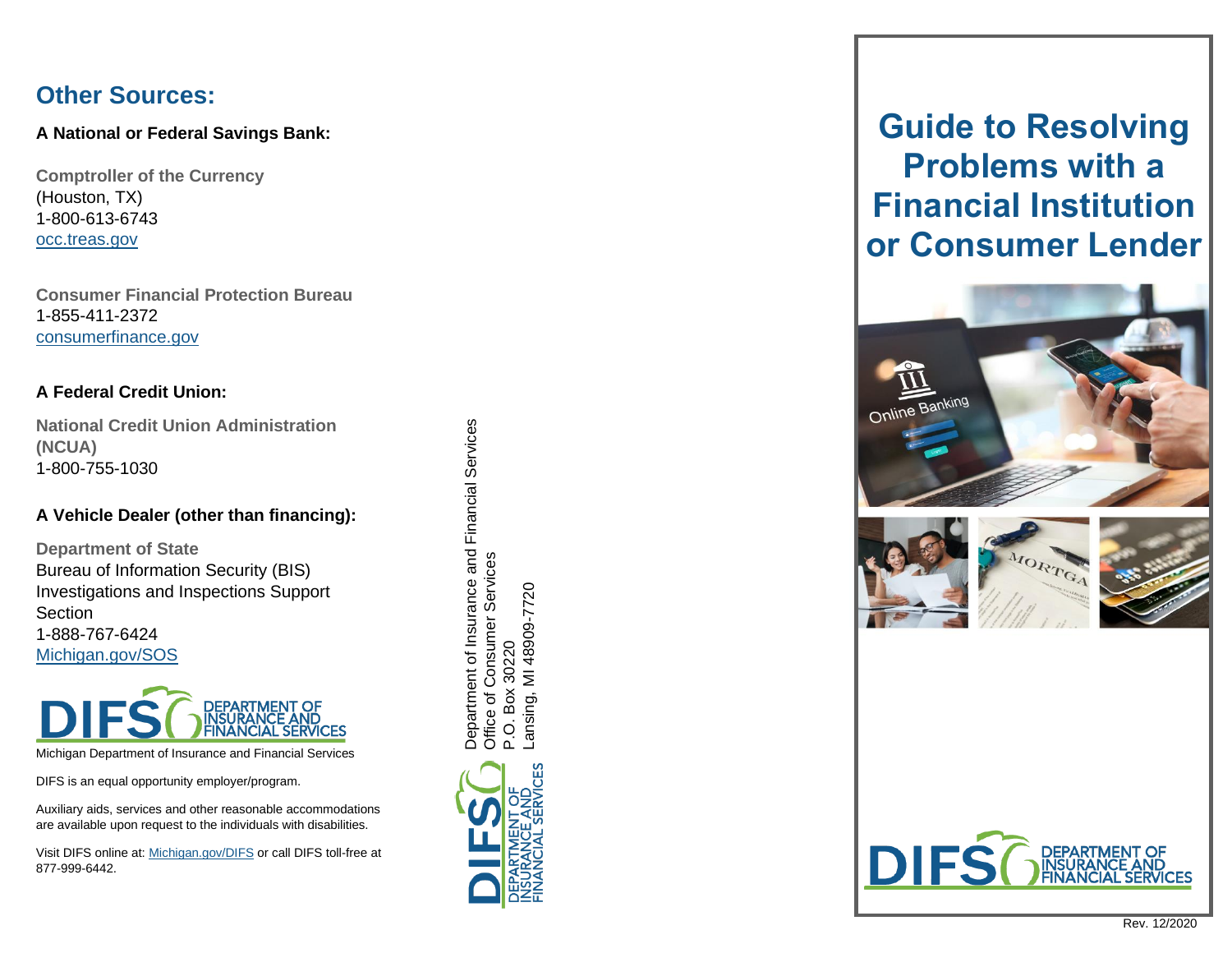#### **When You Have a Dispute with a Company or Financial Institution:**

Use the attached form to file a complaint with the Department of Insurance and Financial Services (DIFS) if you are in a dispute with a company or institution. It outlines DIFS' complaint process, offers ways to resolve your dispute, and explains how DIFS can help. You may also file a complaint online at [Michigan.gov/DIFScomplaints.](http://www.michigan.gov/DIFScomplaints)

#### **DIFS Regulatory Authority:**

We have authority over the following:

- Mortgage transactions
- Vehicle loans
- Payday lenders
- Personal loans
- Money transfers
- State chartered banks
- State chartered credit unions
- Debt management transactions
- BIDCOs

### **First Contact the Company or Institution:**

If you disagree with the company or institution, contact them directly.

- Speak with a management representative to try to find a solution.
- Explain the problem in a calm, courteous manner.
- Provide dates, amounts, and as many related facts as you can.

If you still do not agree with the company or institution, ask them to provide you with a written response. Request they include specific laws, copies

of documents you signed, or explain the reasons or facts, which might support their position.

#### **How DIFS Can Help:**

If you are still dissatisfied after contacting the company, contact DIFS' Office of Consumer Services to ask questions or to file a written complaint by completion of this form. You may also file a complaint online at [Michigan.gov/DIFScomplaints.](http://www.michigan.gov/DIFScomplaints)

Your complaint is based on the documents you submit. Be sure to include all pertinent information, such as:

- Name of the company and/or institution involved in the dispute.
- Loan/account number and property address associated with the complaint.
- Details of any previous contact with your company and/or institution regarding the matter.
- Copies of documents that help verify or explain the problem.

**Always send copies. Please do not send original documents.**

Once you file a complaint, DIFS will respond to your complaint by doing the following:

- Contacting the company or institution to obtain a written response.
- Confirming the company or institution named in your complaint are performing as required under your contract and the law.
- Helping you understand options that may be available to you.

You will receive a copy of all correspondence received during DIFS' review of your complaint as well as a letter explaining our findings.

If you have questions, disagree with our findings, or have additional information that was not included with your original complaint, you may submit the information to us for further review.

Please understand that our complaints are thoroughly reviewed; however, we may not be able to provide you with the exact results you desire. We hope through our complaint process we can help you understand the options available to you and the contract language or the laws that may apply.



Rev. 12/2020